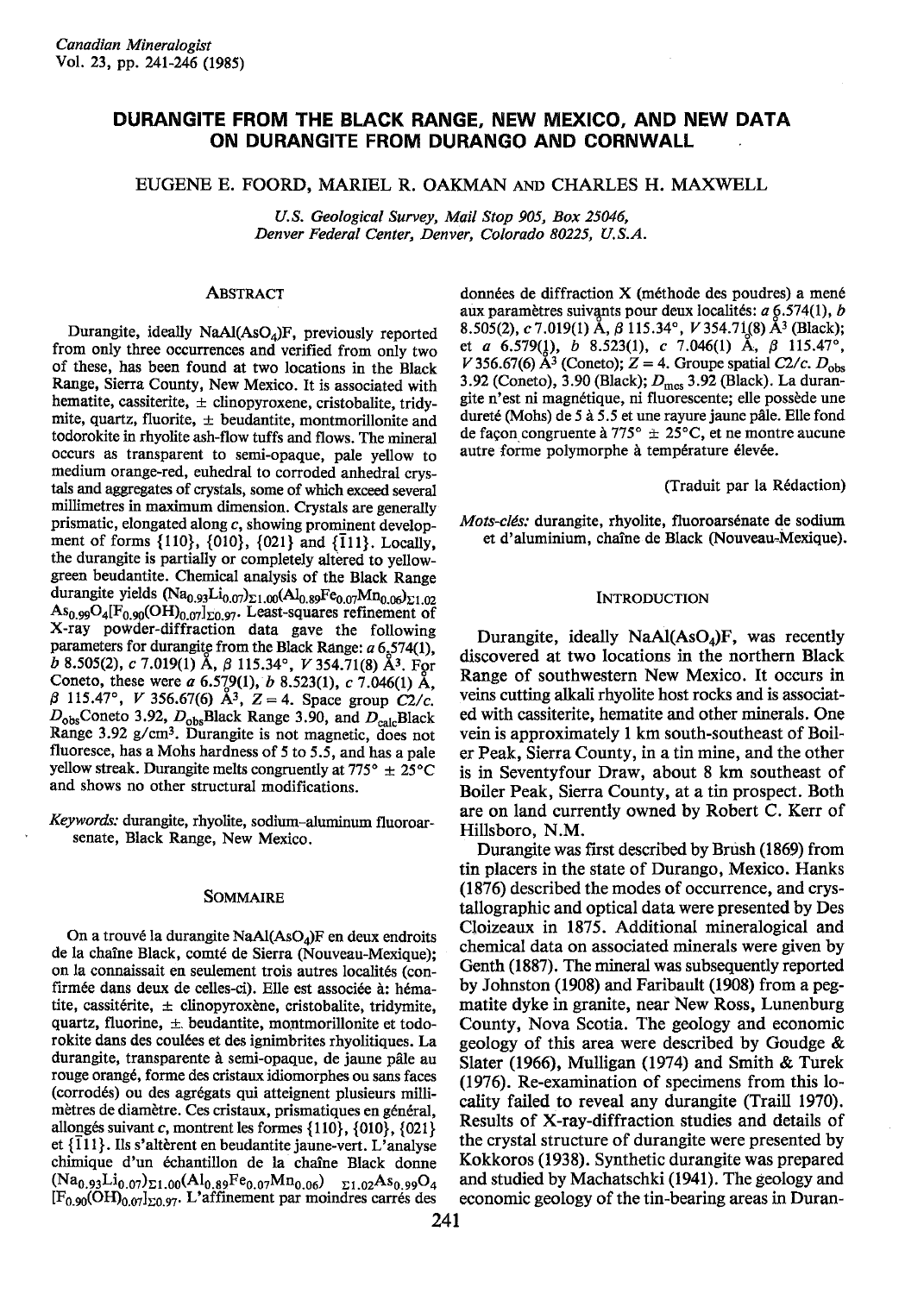go, Mexico, have been summarized by Foshag & Fries (1942) and Smith *et al.* (1950); these bulletins describe the mode of occurrence of durangite. Fabregat (1966) presented new chemical and X-ray data for durangite as well as a complete summary of previous information on the mineral. Infraredspectroscopic data were given for Durango durangite by Sumin de Portilla (1974). A rhird locality for durangite, a joint face in granite from Cheesewring quarry, Linkinhorne, Cornwall, England, was reported by Embrey (1978). The Black Range marks the fourth reported occurrence.

### **OCCURRENCE**

In the Black Range locations, durangite occurs as small grains and aggregates in veins and veinlets several centimetres in width within zones of sericitic and argillic alteration in an alkali rhyolite host-rock of Oligocene to Miocene age. The veins form reticulate networks 3 to 100 metres wide on the periphery of rhyolite flow - dome complexes and in flows, flow breccias, welded and unwelded ash-flow tuffs and lithic tuffs.

The minerals in these veins include, in generalized paragenetic sequence, hematite (much of it specularite); cassiterite; wood tin; sanidine; cassiterite, wood tin, durangite, hematite, and silica polymorphs (quartz, tridymite, cristobalite); durangite, beudantite; fluorite, cristobalite; pink to white dioctahedral smectite, todorokite, and disordered, red-brown dioctahedral smectite. A red-brown ro orange-red Ca-Fe clinopyroxene was found associated with the durangite at Seventyfour Draw but was not found at Boiler Peak.

At Boiler Peak, durangite occurs as pale yellow to medium reddish orange grains and aggregates. The grains are as much as 0.5 mm across, and the aggregates, as much as 2 mm across. The bulk of the durangite occurs as etched and altered material within the mineralized veinlets. The veinlets are irregular, pinching and swelling along strike; in places they are several centimetres or more in width. Argillic and sericitic alteration envelopes line the veinlets. Some grains, particularly those enclosed in altered rhyolite immediately adjacent to veins and veinlets of hematite, cassiterite, and silica polymorphs, are very clear, unfractured and unaltered. Durangite has been found in one shallow pit and in several other excavations made along the predominant trend of the vein system. Deposition of the durangite was contemporaneous with deposition of crystalline cassiterite and wood tin, hematite, and the silica polymorphs. The durangite encloses and is enclosed by these minerals. Extremely fine-grained white fluorite, admixed in varying proportions with cristobalite and dioctahedral montmorillonite, was subsequently deposited. Yellowgreen, fine-grained beudantite  $(REE\text{-}bearing)$  was deposited still later; some of the beudantite apparently crystallized along with the durangite, and some is pseudomorphic after it. The final products of deposition withtin the open spaces of the veins are black, sooty, fine-grained plumbian todorokite and sticky, deep red-brown, disordered dioctahedral smectite containing fragments of the previously mentioned minerals.

At Seventyfour Draw, the durangite is generally pale to medium yellow-orange or orange rather than orange-red. Individual grains are 0.5 mm across or more. The associated minerals are the same as described for Boiler Peak except that the white, finegrained mixture of fluorite, montmorillonite and cristobalite is less abundant here. Fluorite also occurs locally as clear, grey, discrete botryoidal masses. Much of the final generation of cassiterite is in the form of rounded clumps of slender, almost white, acicular needles. Some of these clumps are several millimetres across; individual needles of cassiterite are as much as 200  $\mu$ m long but only 10  $\mu$ m or so wide. Euhedral, prismatic crystals and some euhedral, squat, tabular crystals of red-brown to orange-red or orange clinopyroxene (very much resembling the durangite), some of which exceed 2 mm in width, are intermixed with the cassiterite fluorite - hematite - durangite association.

In the state of Durango, Mexico, near Coneto (Hanks 1876, Foshag & Fries 1942, Fabregat 1966), durangite occurs in tin-bearing veins associated with cassiterite, hematite (including the variety specularite), quartz, tridymite, cristobalite, opal, chalcedony, fluorite, topaz, mimetite (Genth 1887), sanidine, montmorillonite and zeolites. It has also been reported in residual and alluvial placer deposits derived from the tin veins.

The only major difference between the Black Range and Coneto assemblages is the presence of beudantite PbFe<sup>3+</sup><sub>3</sub>(AsO<sub>4</sub>)(SO<sub>4</sub>)(OH)<sub>6</sub> in the Black Range as an alteration product and coexisting mineral with durangite, rather than mimetite  $Pb_5(AsO_4)$ <sub>3</sub>Cl, which is found associated with the durangite at Coneto.

#### PHYSICAL PROPERTIES

Durangite from the Black Range is pale yelloworange to medium orange-red and is clear to semitranslucent where fresh. Individual crystals attain I to 2 mm in maximum dimension, but most are less than 0.5 mm across. Many of the crystals show evidence of solution etching and chemical corrosion (Fie. l).

Density determinations for durangite from both Coneto and Boiler Peak yielded  $D_{obs}$  (Coneto) 3.92(2) and  $D_{obs}$  (Boiler Peak) 3.90(2). A density determination for durangite from Cheesewring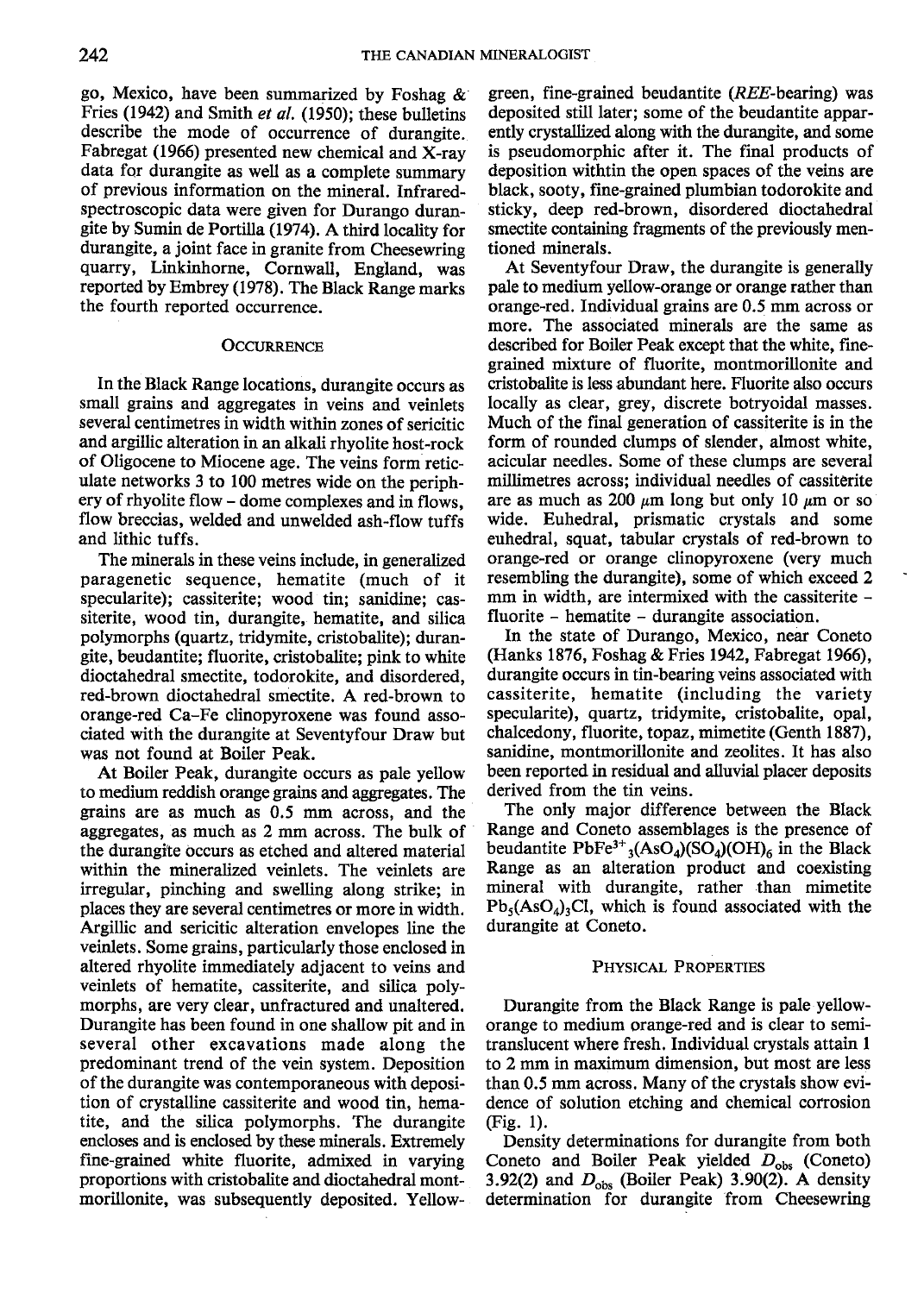quarry, Cornwall (BM no. 1965, 99) gave  $D_{obs}$  3.93. Determinations were made on a Berman microbalance with toluene as the immersion medium on samples weighing about 10 mg each. The  $D_{\text{calc}}$ (Boiler Peak) is equal to 3.92, which agrees well with the observed density.

Durangite from all localities has a vitreous luster, a pale yellow streak and a Mohs hardness of 5 to 5.5, and shows irregular and conchoidal fracture and one good cleavage  $\{110\}$ . It is not magnetic, does not fluoresce under either short- or long-wave ultraviolet light, and is insoluble in aqua regia, slowly soluble in either HCl or HNO<sub>3</sub> separately, and readily soluble in hot, concentrated  $H_2SO_4$ . The mineral melts congruently to a glass at 775<sup>o</sup>C  $\pm$  25<sup>o</sup> in air and shows no other structural modifications.

# CRYSTALLOGRAPHY

Durangite is monoclinic, prismatic, class  $2/m$ ; the majority of euhedral crystals from the Black Range show dominant development of prism and pinacoid forms. Figure I is a SEM photo of a doubly terminated crystal of Black Range durangite elongate on c, and showing development of the clinopinacoid  $\{010\}$  and the  $\{110\}$  and  $\{021\}$  prism forms. In some crystals, the prism  $\{111\}$  is well developed. A few crystals, very much resembling gypsum, are flattened parallel to  $b$  and show development of only three forms:  $\{010\}$ ,  $\{\overline{1}11\}$  and  $\{110\}$ . Crystals with this habit are unetched, very pale yellow, and distinct from the predominant orange to orange-red crystals.

Crystals that resemble those synthesized by Machatschki (1941), tablets flattened on {102} with development of the simple prism form {110} and clinopinacoid {010}, are very rarely noted. Crystals with a bipyramidal habit; such as those from Coneto, are also very scarce.

# **OPTICAL PROPERTIES**

Irregular compositional zonation involving substitution of Fe and Mn for Al and substitution of Li for Na produces noticeable variation in the optical properties from grain fragment to grain fragment. The means of each of the principal indices of refraction for durangite from near Boiler Peak (using Na light) are  $n_x$  1.634(3),  $n_y$  1.663(3),  $n_z$  1.685(3),  $n_z$  $n_x = 0.051$ . The mineral is biaxial, optically negative, and has weak to moderate dispersion,  $r < v$ . The  $2V_x$  ranges from about 70° to 85°;  $2V_x$  calculated from the indices quoted above is  $81^\circ$ . Crystals are moderately pleochroic:  $X$  medium yellow orange,  $Y$ pale yellow orange, Z nearly colorless;  $Z = b$ ; the mineral shows distinct horizontal dispersion. One very pale yellow crystal that measures  $0.43 \times 0.34$  $\times$  0.26 mm and shows the forms {010}, {111} and  $\{110\}$  has the following optical properties:  $n_x$ 

FIG. 1. Doubly terminated, etched, euhedral crystal of durangite from Boiler Peak showing development of pinacoid and prism forms {021}, {010}, {110} and

 $\{\overline{1}11\}$ . Width of field of view: 500 micrometres.

1.597(2),  $n_y$  1.636(2),  $n_z$  1.647,  $n_z$ - $n_x$  = 0.050, 2 $V_x$ (measured on a spindle stage)  $68(1)^\circ$ ,  $2V_x$  (calc.) 55°;  $Z = b$ ,  $Y = a^*$ ,  $X \Lambda c = -3$ °; X pale yellow, Y very pale yellow, Z colorless;  $X > Y > Z$ . Dispersion is distinct,  $r < v$ . Crystals of this type contain less than 1% combined Fe<sub>2</sub>O<sub>3</sub> + Mn<sub>2</sub>O<sub>3</sub> and approach pure  $NaAl(AsO<sub>A</sub>)F.$ 

Calculation of the compatibility of our optical, chemical and specific gravity data, using the Gladstone-Dale relationship (Mandarino 1979), yields  $K_p = 0.168$  and  $K_c = 0.174$ , and a compatibility index of 0.034 ("excellent" on Mandarino's scale). The values are in agreement with those calculated by J.A. Mandarino (pers. comm., 1984).

### X-RAY.DIFFRACTIoN DATA

X-ray powder-diffraction data for natural durangite are scarce in the literature (Fabregat 1966, Sabina & Traill 1960), and such data do not yet exist in the JCPDS card file. Card PDF 25-170 presents data taken from rotation photographs from material synthesized from arsenious acid and cryolite at  $200^{\circ}$ C for 36 hours (Machatschki 1941). The given d values and indexing do not agree with the powderdiffraction data available for natural material. The powder data given by Fabregat (1966) for Coneto durangite agree fairly well with data obtained by us for Coneto, Boiler Peak and Cornwall durangite. The indexing assigned by Fabregat is not correct, however, due to erroneous unit-cell dimensions derived from single-crystal precession photographs.

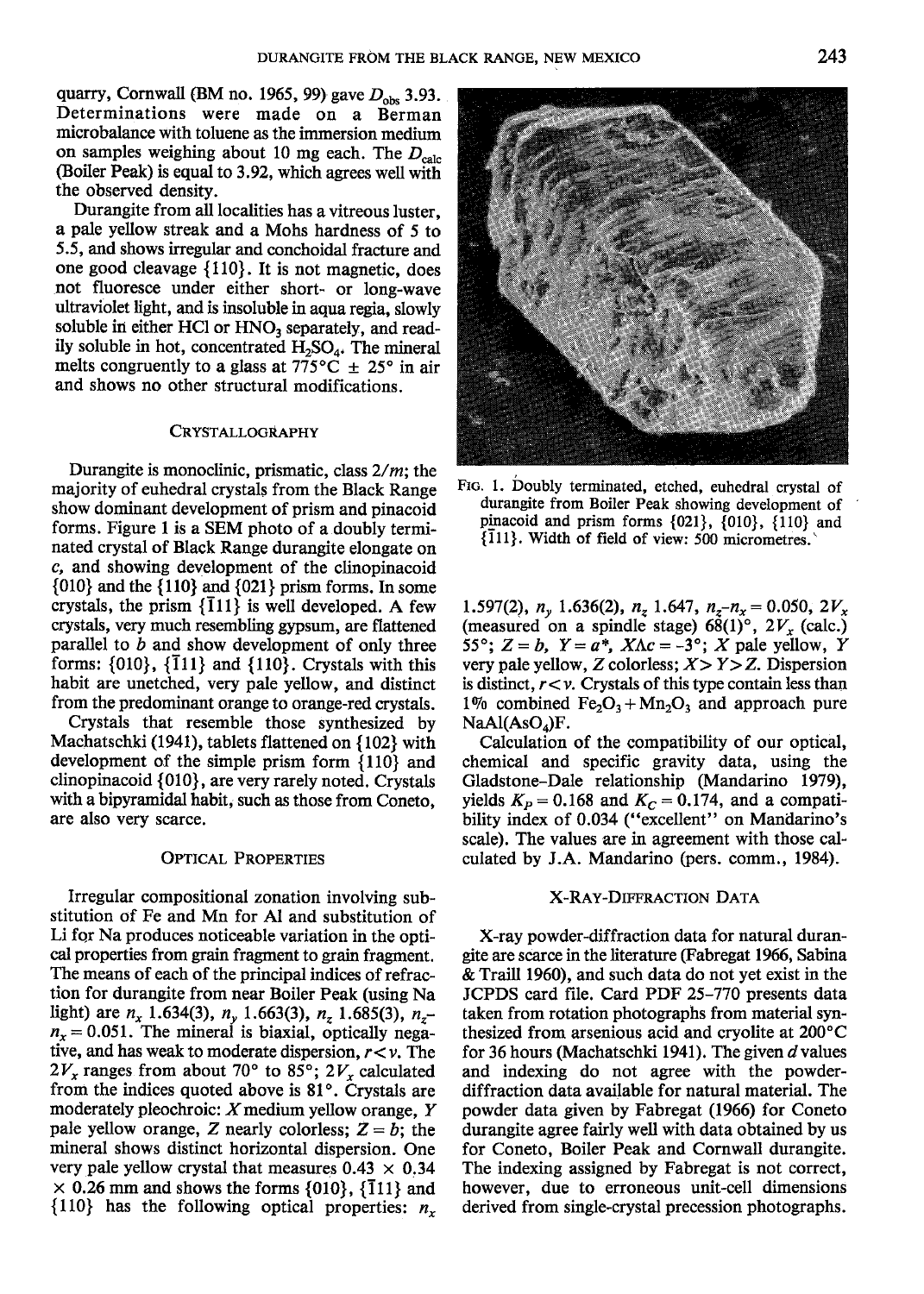Such photographs taken of Boiler Peak durangite confirm the symmetry,  $C2/c$ , and cell dimensions given below. Indexed X-ray powder-diffraction data presented in Table 1 supersede all previously published information.

Least-squares refinement (using an updated version of the computer program written by Appleman & Evans 1973) of X-ray powder-diffraction data (44

TARLE 1. X-RAY-DIFFRACTION DATA FOR DURANGITE FROM CONETO, DURANGO, MEXICO, AND BOILER PEAK, SIERRA CO., NEW MEXICO

|                                                 | Coneto            |                    | <b>Boiler Peak</b> |                   |                   |         |
|-------------------------------------------------|-------------------|--------------------|--------------------|-------------------|-------------------|---------|
| hk1.                                            | $\frac{1}{4}$ obs | $\frac{d}{2}$ ca1e | IJI,               | $\frac{1}{4}$ obs | d <sub>eale</sub> | IJI,    |
|                                                 |                   |                    |                    |                   |                   |         |
| ī11<br>020                                      | 4,76<br>4.26      | 4.76<br>4,26       | 80<br>4            | 4.75<br>4.26      | 4.75<br>4,25      | 55<br>5 |
| 021                                             | 3.54              | 3.54               | 40                 | 3.53              | 3,53              | 27      |
| 111                                             | 3.34              | 3.34               | 50                 | 3,35              | 3,34              | 50      |
| 112                                             | 3.236             | 3,237              | 80                 | 3,227             | 3.225             | 67      |
| 200                                             | 2,967             | 2.970              | 100                | 2.972             | 2.971             | 100     |
| 202                                             | 2.870             | 2.873              | 30                 | 2.864             | 2.865             | 25      |
| 221                                             | 2.601             | 2.603              | 25                 | 2,595             | 2.599             | 25      |
| 130                                             | 2.560             | 2.563              | 60                 | 2.556             | 2.559             | 55      |
| 022                                             | 2.549             | 2,549              | 57                 | 2.543             | 2.543             | 45      |
| 220                                             | 2.436             | 2.436              | 17                 | 2.432             | 2.435             | 13      |
| 222                                             | 2,382             | 2.382              | 6                  | 2,375             | 2.376             | 6       |
| 112                                             | 2.316             | 2,316              | 3                  | 2.312             | 2.313             | 1       |
| 131<br>132                                      | 2.236<br>2,204    | 2.238              | 27<br>17           | 2.235             | 2.234             | 35      |
|                                                 |                   | 2.206              |                    | 2.200             | 2,199             | 25      |
| 040                                             | 2.130             | 2.130              | ı                  | 2.127             | 2.126             | 1       |
| 312<br>223                                      | 2.081             | 2,080              | 15                 | 2.076             | 2.077             | 12      |
| 023                                             | 1.984<br>1.899    | 1.983              | 16<br>3            | 1.975             | 1,976             | 14      |
| 313                                             | 1.869             | 1.898<br>1,868     | 4                  | 1,892<br>1,860    | 1,893<br>1.863    | 4<br>4  |
|                                                 |                   |                    |                    |                   |                   |         |
| 132                                             | 1.835             | 1,836              | 8                  | 1.832             | 1.833             | 9       |
| 202                                             | 1.816             | 1,816              | 10                 | 1.813             | 1.815             | 12      |
| 241<br>042                                      | 1.788<br>1.770    | 1.788<br>1.770     | 4<br>4             | 1,786<br>1.765    | 1.785             | 3<br>4  |
| 204                                             | 1.750             | 1.750              | 20                 | 1.742             | 1.766<br>1.743    | 15      |
|                                                 |                   |                    |                    |                   |                   |         |
| 331                                             | 1,727             | 1,727              | 7                  | 1.726             | 1.725             | 3       |
| 332,242                                         | 1.712             | 1.711              | 16                 | 1.709             | 1,709             | 11      |
| 242<br>222                                      | 1.671             | 1,670              | 18                 | 1.707             | 1.707             | 4<br>17 |
| 311                                             | 1.662             | 1,662              | 13                 | 1,669<br>1.663    | 1.669<br>1.663    | 12      |
| 330                                             | 1.625             | 1.624              | 30                 | 1.623             | 1,624             | 24      |
|                                                 |                   |                    |                    |                   |                   |         |
| 004<br>333                                      | 1.590             | 1.590              | 4                  | 1.586             | 1.586             | 5       |
|                                                 | 1.588             | 1,588              | 4                  | 1,584             | 1.584             | 5       |
| 241<br>243                                      | 1.574<br>1.543    | 1.574<br>1,544     | 2<br>4             | 1,571<br>1,539    | 1.572<br>1.540    | 3<br>4  |
| 422                                             | 1,533             | 1,533              | 41                 | 1.532             | 1,532             | 22      |
| 043,133,421                                     | 1.503             | 1.503              | 16                 | 1.500             | 1,500             | 7       |
| 024                                             | 1.489             | 1.490              | 30                 | 1.485             | 1.486             | 10      |
| 134                                             | 1.480             | 1,480              | 31                 | 1,476             | 1.475             | 18      |
| 331                                             | 1.456             | 1,456              | 2                  | 1,455             | 1.455             | 2       |
| 404                                             | 1.436             | 1.436              | 20                 | 1,433             | 1,432             | 8       |
| 060                                             | 1.421             | 1.421              | 3                  | 1.419             | 1.418             | з       |
| 334<br>334,312                                  | 1,413             | 1.412              | 15                 |                   |                   |         |
|                                                 |                   |                    |                    | 1,408             | 1,408             | 13      |
| 152                                             | 1,391             | 1.392              | 7                  | 1.389             | 1,388             | 10      |
| 153,223                                         | 1.378             | 1.378              | 3                  |                   |                   |         |
| 223                                             |                   |                    |                    | 1,376             | 1.376             | 2       |
| $\frac{1}{3}$<br>$\frac{1}{2}$<br>$\frac{2}{3}$ | 1.355             | 1,354              | 4                  | 1.349             | 1.349             | 3       |
| 261                                             | 1.339<br>1.304    | 1.338<br>1,304     | 10<br>4            | 1.333             | 1.333             | 10      |
| 442                                             | 1.301             | 1,301              | 5                  |                   |                   |         |
|                                                 |                   |                    |                    |                   |                   |         |
| 261,442                                         |                   |                    |                    | 1,301             | 1,301             | 3       |
| 260,441                                         | 1,282             | 1,281              | 6                  |                   |                   |         |
| 441<br>260                                      |                   |                    |                    | 1,283<br>1.280    | 1.282             | 8<br>6  |
| 421                                             | 1.265             | 1.266              | 3                  | 1.266             | 1,279<br>1.266    | 4       |
|                                                 |                   |                    |                    |                   |                   |         |

CuKa<sub>l</sub> (1.54059<sup>2</sup>) radiation, graphite monochromatized. Annealed CaF<sub>2</sub> used as an internal standard. Scan speed  $1/2^9$  per min. Chart speed  $1$ <sup>7</sup> per min.

reflections used) for Coneto durangite (USNM #81712) yielded these values (in the Des Cloizeaux-Dana-Kokkoros setting):  $a$  6.579(1),  $b$  8.523(1),  $c$ 7.046(1) Å,  $\beta$  115.47°, V 356.67(6) Å<sup>3</sup>. Axial elements for this material are: 0.7719:1:0.8267. A similar refinement (48 reflections used) for durangite from Boiler Peak gave *a* 6.574(1), *b* 8.505(2), *c* 7.019(1) Å,  $\beta$  115.34°, V 354.71(8) Å<sup>3</sup>; Z = 4, and axial elements are 0.7730:1:0.8253. Refined data for pure  $NaAl(AsO<sub>4</sub>)F$  do not exist, but the effect of the substitution of iron and manganese (as much as 15 atomic % or more) for aluminum should produce increased cell-dimensions and volumes such as those observed in the Coneto and Black Range durangite. Natural material from Durango examined by Kokkoros (1938) gave  $a$  6.53(1),  $b$  8.46(1),  $c$  7.00(2)  $\AA$ ,  $\beta$  115.13°, V 349.85  $\AA$ <sup>3</sup>.

### **CHEMISTRY**

Durangite from Boiler Peak, Coneto and Cornwall was analyzed by a combination of methods including six-step emission spectrography, electron microprobe, induction-coupled plasma analysis, ion chromatography, specific-ion electrode and microcoulometric moisture analysis. A composite of the data for bulk material from Boiler Peak is given in Table 2.

TABLE 2. COMPOSITE CHEMICAL COMPOSITION OF DURANGITE FROM NEAR BOILER PEAK, SIERRA CO., NEW MEXICO

| Oxide                                     | Uncorrected                    | Corrected for admixed SiO2 |  |
|-------------------------------------------|--------------------------------|----------------------------|--|
| $As2O5$ wt.2                              | 52.3                           | 54.0                       |  |
| A1 <sub>2</sub> 0 <sub>3</sub>            | $20 - 8$                       | 21.5                       |  |
| Na <sub>2</sub> 0                         | 13.3                           | 13.7                       |  |
| <b>1420</b>                               | 0.45                           | 0.46                       |  |
| Fe <sub>2</sub> O <sub>3</sub>            | 2.74                           | 2.83                       |  |
| Mn <sub>2</sub> O <sub>3</sub>            | 2.30                           | 2.38                       |  |
| CaO                                       | 0.11                           | 0.11                       |  |
| Pb0                                       | $0 - 1$                        | 0.1                        |  |
| s10,                                      | 3.21                           |                            |  |
| ZnO                                       | 0.17                           | 0.18                       |  |
| T10 <sub>2</sub>                          | 0.15                           | 0.15                       |  |
| $H_20^-$ (105 <sup>0</sup> C)             | 0.05                           | 0.05                       |  |
| $H_2$ 0 <sup>+</sup> (900 <sup>o</sup> C) | 0.29                           | 0.30                       |  |
| $r_{2}$                                   | $7.9$ ( $7.7$ by ion chromat.) | 8.16                       |  |
| $c_{12}$                                  | 0.2                            | 0.2                        |  |
| Total<br>$0 - F$                          | 103.87<br>3.33                 | 103.92<br>3.44             |  |
| Total                                     | 100.54                         | 100.48                     |  |

Notes - As<sub>2</sub>0<sub>5</sub>, Al<sub>2</sub>0<sub>3</sub>, Na<sub>2</sub>0, Fe<sub>2</sub>0<sub>3</sub>, Mn<sub>2</sub>0<sub>3</sub> and ZnO determined by<br>induction-coupled plasma analysis on 9.05 mg by J. E. Taggart, Jr. idad. how confined by emission spectrography<br>ido, Rb catching and Tio, determined by emission spectrography<br> $(N, N,$  Conklin, analyst, Waters (50 mg) determined by Karl<br>Fischer; microcoulometric moisture analysis by R. Neima determined by specific ion electrode on 20 mg by H. Neimann. Cl and F determined by Stephen Wilson and Carol Gent by ion chromatography. CaO determined by electron probe by E. E.<br>chromatography. CaO determined by electron probe by E. Foord. The absence of 510, was confirmed by electron microprobe,<br>and the bulk analysis has been recalculated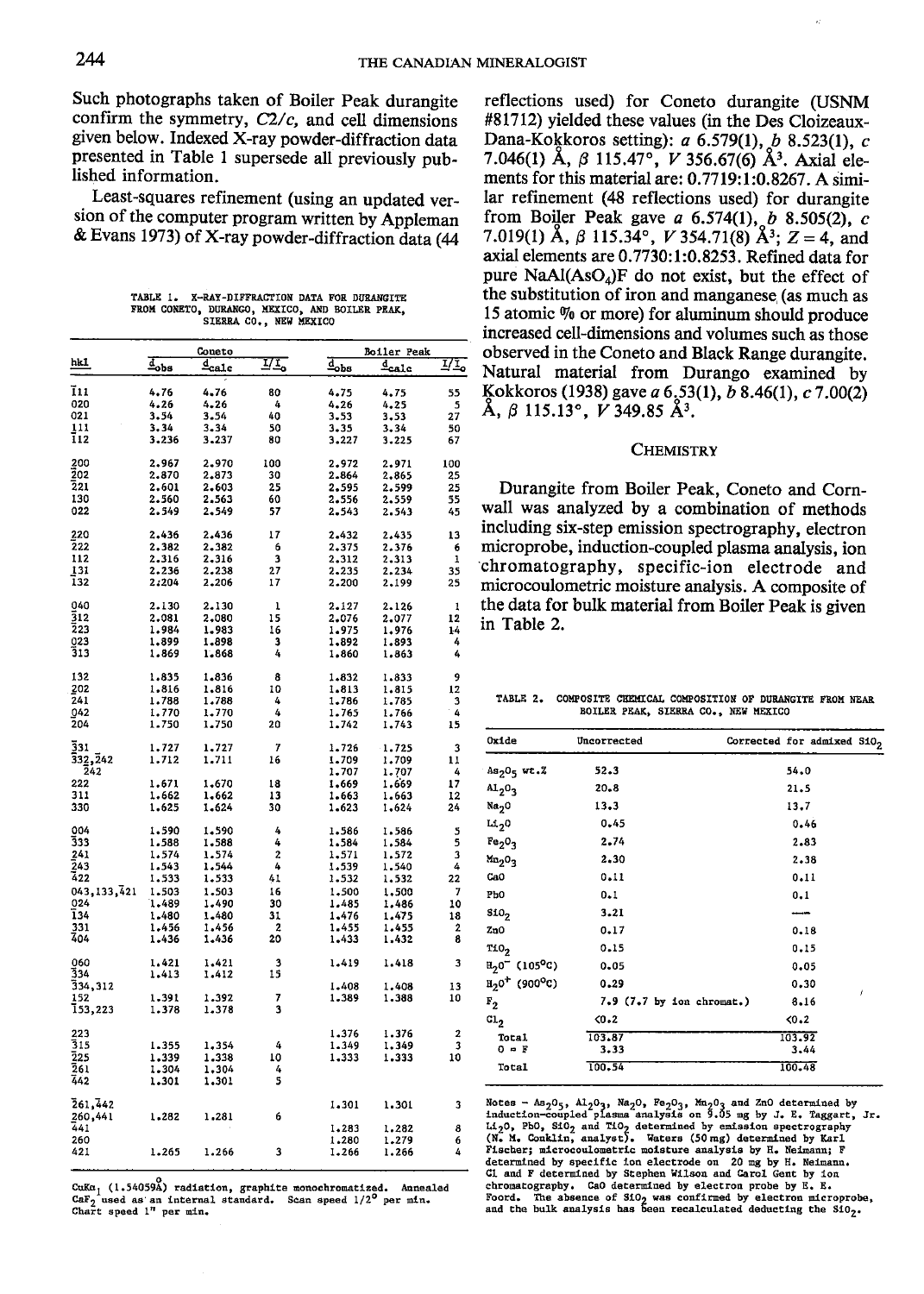|                                | Boiler Peak   |      | Coneto        |      |
|--------------------------------|---------------|------|---------------|------|
|                                | Range         | Av.  | Range         | Av.  |
| $Fe2O3$ wt. $Z$                | 1.88-4.50     | 3.56 | $2.13 - 5.72$ | 3.27 |
| Mn <sub>2</sub> 0 <sub>3</sub> | $1.52 - 4.41$ | 2.47 | $1.37 - 4.92$ | 2.87 |
| Sum                            |               | 6.03 |               | 6.14 |

Averages calculated from five determinations for each sample.

Electron-microprobe analyses showed no Si, Cl, Mg, or K to be present. Variation in sodium content was noted and is most likely due to a combination of selective Na loss during analysis and substitution of Li for Na. A similar variation noted for Al is due to the coupled substitution of Fe and Mn for the aluminum. The average  $Fe<sub>2</sub>O<sub>3</sub>$  and  $Mn<sub>2</sub>O<sub>3</sub>$ contents in Boiler Peak durangite are very similar to those for the Coneto material (Table 3). Also, the averages shown in Table 3 for Coneto compare favorably with results given in the literature for Coneto durangite.

An average of about 0.1 wt.% CaO was found in the Boiler Peak material (electron probe) versus

TABLE 4. SEMIQUANTITATIVE SIX-STEP EMISSION SPECTROGRAPHI<br>ANALYSES FOR DURANGITE FROM BOILER PEAK, SIERRA CO., N.M.; CONETO, DURANGO, MEXICO; AND CHEESEWRING QUARRY, LINKINHORNE, CORNWALL

| Element          | <b>Boiler Peak</b>        | Conato | Cornwall |
|------------------|---------------------------|--------|----------|
|                  | Data in percent           |        |          |
| Fe               | 1.5                       | 3.0    | 7        |
| Mg               | 0.05                      | 0.007  | 0.007    |
| Ca               | 0.3                       | 0.03   | 0.01     |
| T1               | 0.15                      | 0.002  | 0.02     |
| A1               | Major                     | Major  | Major    |
| Na               | Major                     | мајог  | Major    |
| ĸ                | N                         | N      | N        |
| Mn               | 1.5                       | 0.3    | 1.0      |
|                  | Data in parts per million |        |          |
| Åв               | Major                     | Major  | Major    |
| Ba               | 15                        | 15     | 20       |
| Bi               | N                         | L      | N        |
| Cr               | 3                         | 1.5    | 5        |
| Cu               | 30                        | 50     | 50       |
| Nb               | 30                        | 50     | 100      |
| N1               | 7                         | N      | 10       |
| PЪ               | 1000                      | N      | N        |
| SЬ               | N                         | 700    | 500      |
| S <sub>II</sub>  | 700                       | 1500   | 1000     |
| $s_{\mathbf{r}}$ | 15                        | N      | N        |
| V                | L                         | N      | N        |
| Y                | 30                        | 100    | N        |
| Zn               | 1000                      | 1500   | 1000     |
| Zτ               | 150                       | 70     | 100      |
| Ga               | 30                        | 70     | 100      |
| In               | 70                        | 300    | 200      |
| м                | 1500                      | 2000   | 1500     |
| YЪ               | 7                         | 7      | Ń        |

Analyst: Nancy M. Conklin. Elements looked for but not detected at respective limits of detection were K, Be, La, Sc, Ca, Ag, Au,<br>B, Cd, Co, Mo, Pd, Pt, Te, U, W, P, Ge, Hf, Re, Ta, Th, Tl.<br>Durangite sample from Cornwall weighed only 3.8 mg and was dilute with carbon powder and factored accordingly. N, not detected. detected in amount less than the lower limit of detection.

TABLE 3.  $F e_2 O_3$  AND  $m_2 O_3$  contents in durangite about  $0.25\%$  for durangite from Coneto. Lightercolored durangite contains less Fe and Mn than darker-colored material.

> A structural formula for Boiler Peak durangite was calculated from the composition (corrected for admixed silica) given in Table 2:  $(Na_{0.93}Li_{0.07})_{\Sigma1.00}$  $\rm (Al_{0.89}Fe_{0.07}Mn_{0.06})_{\Sigma1.02}As_{0.99}O_4[F_{0.90}(OH)_{0.07}]_{\Sigma0.97}.$ Minor but definite substitution of hydroxyl for fluorine is present. Fabregat (1966) found no water of crystallization in durangite from Coneto.

> Emission-spectrographic semiquantitative analyses were made for durangite from Boiler Peak, Coneto and Cornwall (Table 4), The concentrate is material free of any visible contaminants and nearly of gem quality.

> Elements detected in anomalous amounts in the Boiler Peak durangite include Cu, Nb, Pb, Sn, Y, Zn, Zr, Ga and In (Table 4). The Coneto durangite shows anomalous concentrations of the same elements, except for Pb, and also has an anomalous Sb content. Durangite from Cornwall is very similar to that from the other two localities but contains somewhat more Nb  $(100$  ppm) and no Y or Yb.

#### CONCLUSIONS

The durangite in the Black Range is thought to have been deposited in the late stages of a system that ranged from a high-temperature episode of magmatic vapor-phase deposition to a low-temperature episode of hydrothermal activity. Hematite and cassiterite were apparently deposited in fractures and open spaces at near-magmatic temperatures; with progressive cooling, cassiterite replaced some of the hematite, probably under alternating boiling and liquid hydrothermal conditions. The durangite, along with more wood tin, silica polymorphs, beudantite, fluorite and other minerals, was subsequently deposited in a liquid-dominated hydrothermal system. Fluid-inclusion homogenization temperatures of about 400°C and less have been reported for macrocrystalline cassiterite from a number of vein systems in the Black Range (D. Harvey, University of Texas, El Paso, wrilten comm., 1984).

Durangite and beudantite are the only two arsenicbearing minerals that have been found to date in the Black Range tin deposits, and durangite and mimetite are the only two found at Coneto. Sulfur-bearing minerals have not been reported from Coneto, but such minerals (beudantite and alunite) do occur in the Black Range.

To date, durangite has been found in moderate abundance, locally, in two very similar rhyolite provinces (Durango, Mexico, and Black Range, New Mexico) and in two "tin granites" (Nova Scotia and Cornwall), associated in every case with tin mineralization. Durangite may be a mineral commonly associated with cassiterite. Hence, it should exist at